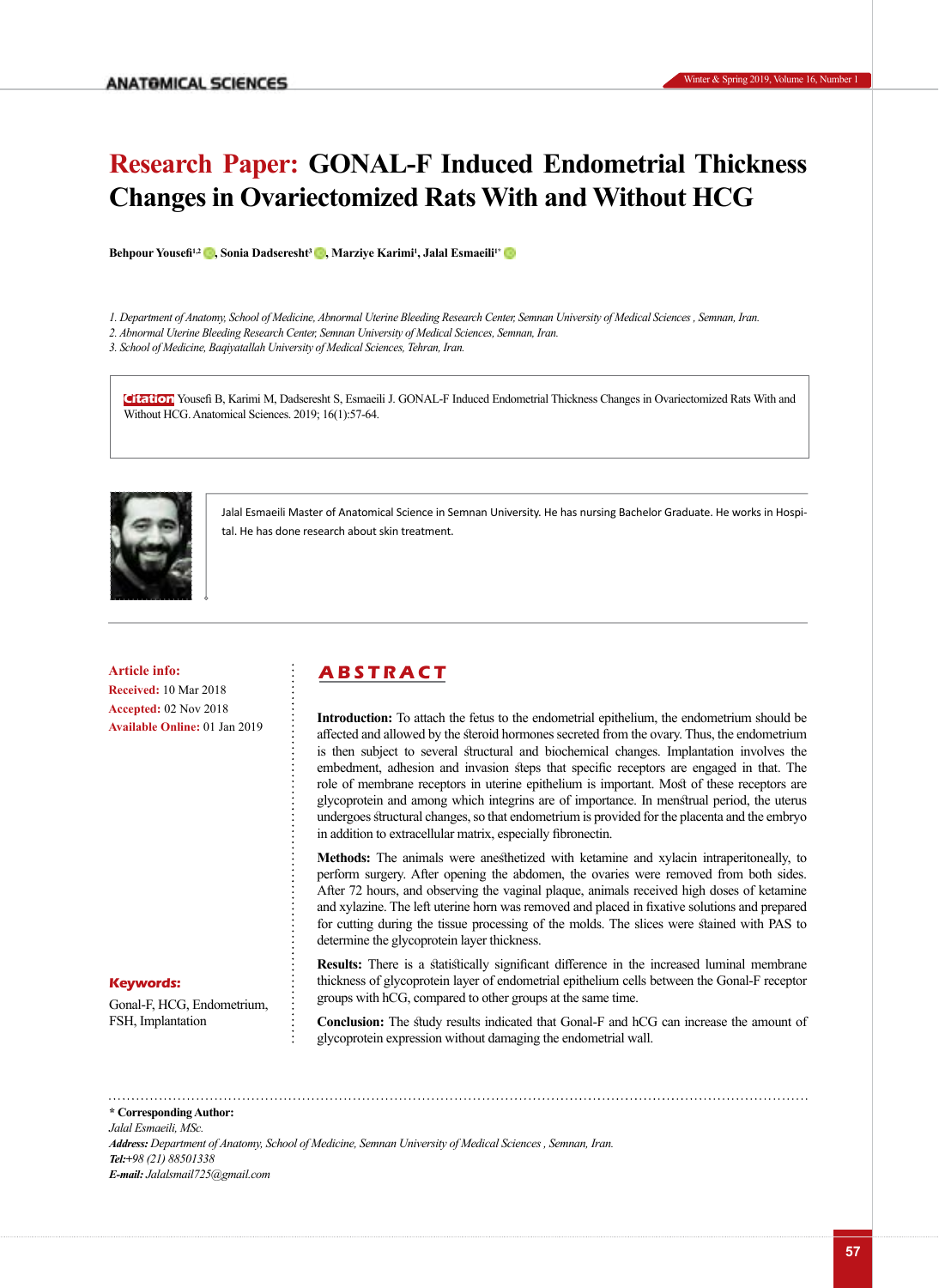### **1. Introduction**

n the erythrocyte secretion phase, ovulation occurs on the 14th day in a typical 28 day cycle. With the onset of progesterone secretion in 48-72 hours after ovulation, the appearance of endometrial histology changes to secretion state. The naming of this stage is due to the presence of eosinophilic and protein-rich secreted material in the gland ducts. The secretory phase of the menstrual cycle is characterized by the effects of estrogen and progesterone. Generally, progesterone has anti-estrogen effects. In this phase, estrogen receptors significantly decrease in endometrial cells. **I**

During the secretory phase, the endometrial glands form their own glycogen vacuoles. These vacuoles are PAS- positive staining. They initially appear in a subcortical position, then move to the gland ducts. On the  $17<sup>th</sup>$ day of the cycle, vacuoles can be placed in the middle of cells. They eventually enter the gland ducts as euphorbine secretion in the 20th day of the cycle. On the sixth to seventh days after ovulation, the secretion of the glands reaches its maximum, and endometrium receives the optial condition for blastocyst implantation.

In order to receive the embryo, the endometrium has many structural and biochemical changes that are related to hormones and gene expression regulation. Morphological changes include changes in the plasma membrane [\[1\]](#page-6-0). Accordingly, the shape and appearance of apical membrane microvilli, the number and depth of connections between epithelial cells in the lateral membrane are changed. Also, the base membrane changes appear in the form of an increase in the base laminate thickness and membrane and cellular skeleton folding [\[2\]](#page-6-1), which ultimately lead to the possibility of implantation [3].

At the secretory phase , the stroma remains unchanged until the seventh day after ovulation, in which develops progressive edema. In the secretory phase along with maximum stromal edema, the spiral arteries are observed clearly. These arteries become longer and more spiral during the remainder time of secretory phase. Almost 2 days before menstrual bleeding, the number of multi-core lymphocytes that migrated from vascular system increase significantly. This increase in leukocytes indicates decreased endometrial stroma and the onset of menstrual period [\[4\]](#page-6-2).

Implantation involves blastocyst embedment on endometrial surface epithelial cells in secretory phase and its proteolytic penetration into the stroma, which lasts about 3 days. This action depends on the adhesion, embedment and penetration mechanisms that multiple molecules and receptors play roles in uterine epithelium and embryonic cells in this process. Surface L-selectin in trophoblast cells and relevant carbohydrate receptors of uterine epithelium are the primary link between the blastocyst and uterus [\[5,](#page-6-3) [6\]](#page-6-4).

More trophoblast linkage and penetration into the uterine tissue is met by the membrane receptor of the uterine epithelium [\[7\]](#page-6-5). Most receptors are glycoproteins, but the integrins include cellular connector, which is of particular importance among them. Implantation depends on the relationship between trophoblast adhesion and extracellular matrix  $[3, 8]$  $[3, 8]$ . Various integrin and fibronectin are expressed in endometrium to a large extent, and engage in the implantation process [\[9\].](#page-6-7)

Fibronectin is a large filamentous glycoprotein strain, mainly produced by the fibroblasts of the heterodimer. Fibronectin and integrin are effective in cell migration and intercellular adhesion  $[10]$ . This glycoprotein is soluble in the plasma, also comes in the form of a strand in the extracellular matrix, which is linked to the integrin to perform the discussed activities [\[11\]](#page-7-0). Integrins are hetromodromic glycoproteins, composed of α and β subunits with a large family of 24 known members that allow mammalian cells for tracing the migration pathway, location, differentiation, growth, and polarity. They also act as a connection harbor for cells [\[12\]](#page-7-1).

Integrins undergo structural changes throughout the various phases of menstrual cycle and, prepare the endometrium for the placenta and embryo by adding extracellular matrix materials, especially fibronectin [\[5-](#page-6-3)  [6\].](#page-6-3) β1 integrin can link to different subgroups of α, and heterodimers like β1  $\alpha$ 5 [13] and cause β1  $\alpha$ 3 act as a receptor of fibronectin [\[14\]](#page-7-2). The transmission pathways between integrin, fibronectin, and intracellular proteins such as thalene, vincoulin, and actin that are involved in cell adhesion are identified [\[12\]](#page-7-1).

#### **2. Materials and Methods**

The reproductive cycle of rats consists of 4 stages of proestrus, estrus, metestrus and diestrus. The onset of puberty in the female rats occurs during the fourth week of life, in which LH secretion occurs that causes the ovum to mature. These changes occur in the secretion of LH about 8-9 days before the first prosthesis. Then, the first stage of proestrus occurs. During the whole year, the rat's ovulation occurs every 4-5 days. In a 4- to 5-day cycle, the rat has 14 to 12 hours of proestrus, 25-27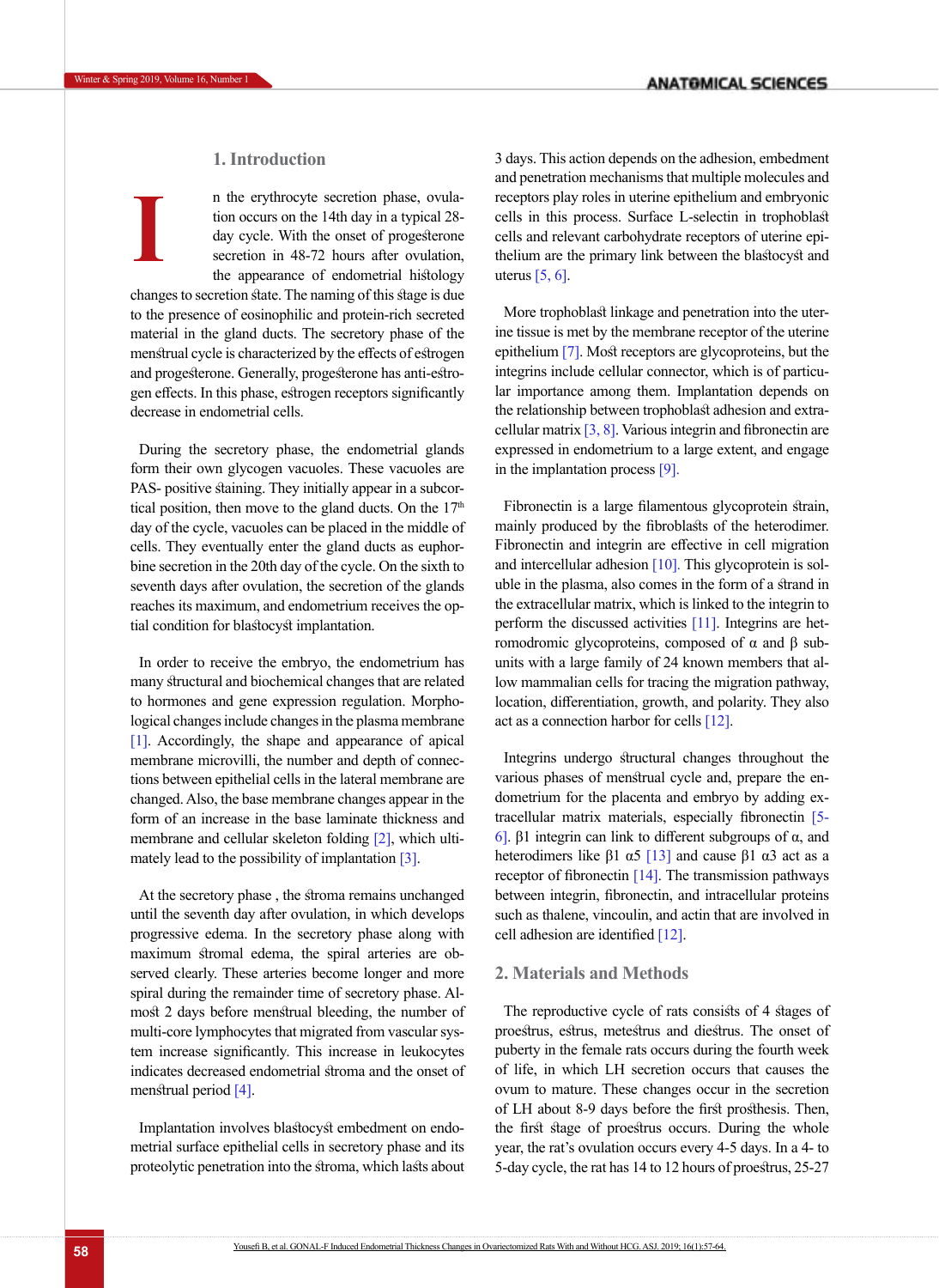hours of estrus, 6-8 hours of metestrus and 55-57 hours of diestrus. In other words, each period has its own day. However, the epithelium layer that matters here experiences a lot of changes at the various stages of estru[s \[15\]](#page-7-3). Therefore, the adult female mice were used and anesthetized by ketamine (100 mg/kg) and xylalin (10 mg/kg). Left uterine horn was removed through surgery. Animals were randomly divided into 3 experimental (n=35), sham  $(n=5)$  and control  $(n=5)$  groups.

The experimental group was divided into 7 subgroups based on the dosage of Gonal-F (IU) with and without hCG, and hCG alone, titled as follows: 1. Gonal-F 10 recipient group (G10); 2. Gonal-F 20 recipient group (G20); 3. Gonal-F 30 recipient group (G30); 4. hCG recipient group; 5. Gonal-F 10 recipient group with  $hCG$  (H+G10); 6. Gonal-F 20 recipient group with hCG (H+G20); and 7. Gonal-F 30 recipient group with hCG (H+G30).

Gonal-F dosage was intraperitoneally injected to the experimental group for 5 days and after receiving the last Gonal-F dosage, the hCG group were injected with the same method. After 72 hours and observing the vaginal plaque, the animals were anesthetized using a high dosage of ketamine (150 mg/kg) and xylacin (15 mg/kg) by intraperitoneal injection. Samples were separated and the tissues were placed in 10% formalin solution. In the tissue processing stage, the tissues were prepared for molding in dehydration, clarification, hydration and impregnation.

The molds were then prepared for cutting with a microtome and transduction was executed on the slide. Slides were prepared for acid-Schiff staining, after deparaffinization. In this staining protocol, the slides were first in xylene and then hydrated in absolute alcohols up to 70%. Then, samples were washed with distilled water. In the following step, the slides were placed in a periodic acid solution for 5 minutes and then rinsed with running water. Then, the slides were placed in a dark environment for 15 minutes and rinsed with gentle running water for 15 minutes until the specimens became completely red. After this step, the slides were placed in a hematoxylin acid solution for 1 minute for differential staining and rinsed with running water. Eventually, the slides were placed in xylene jar again. The slides were mounted and sealed with Antalan glue.

In order to study the tissue changes in the studied groups, the cuttings with 3 to 5 paraffin blocks and at least 8 sections from each block were examined in each group. Four images with 400× magnification were taken from each cut and the cut surface was divided into 4 equal squares. The numbers of stained cells with the reagent was checked by the optical microscope in each square and the thickness of the glycoprotein layer of the cell was measured. The calculations were performed by ImageJ software and the results were announced after examining the slides.

#### **3. Results**

The thickness of the glycoprotein layer of the luminal membrane of the endometrial epithelium cells, Mean±SD variation of the glycoprotein layer thickness of luminal membrane of endometrial epithelium cells in all of the studied groups are listed in [Table 1](#page-3-0) and [Figure 1](#page-3-1) (The highest thickness is observed in the groups of G20+hCG, hCG).

We compared Mean±SD of the glycoprotein layer thickness of luminal membrane of uterine endometrial epithelium cells in micrometers among all the studied groups. Results indicate a statistically significant difference in the thickness of the glycoprotein layer of luminal membrane of uterine endometrial epithelium cells in micrometers, among all the experimental groups and the control, sham and hCG groups  $(P< 0.00)$ . There is a statistically significant difference in the glycoprotein layer thickness of luminal membrane of uterine endometrial epithelium cells among Gonal-F recipient groups and the control, sham and hCG groups  $(P<0.00)$ .

According to Tukey test, there is a statistically significant difference between the study groups except for the sham and control groups. The glycoprotein layer thickness of luminal membrane of uterine endometrial epithelium cells among the recipient groups (G10, G20, G30) decreased significantly, compared to the control, sham and hCG groups (P≤0.0.00). The glycoprotein layer thickness of luminal membrane of uterine endometrial epithelium cells decreased significantly among the recipient groups (G10, G20), compared to the control, sham and hCG groups, and increased significantly compared to the G30 group ( $P \le 0.05$ ).

There is a statistically significant difference in the glycoprotein layer thickness of uterine endometrium in Gonal-F recipient without hCG, compared to the Gonal-F recipient groups with hCG (P<000). The glycoprotein layer thickness in Gonal-F recipient groups with hCG (G10+hCG), (G20+hCG) and (G30+hCG) showed a significant decrease ( $P \leq 0.000$ ), in comparison with the control, hCG and sham groups. As shown in [Figure 2,](#page-4-0)  there is a significant difference in the glycoprotein layer thickness among all the test groups and the control group, except for sham and hCG groups. The glycoprotein layer thickness is determined by an arrow in the [Figure 2](#page-4-0).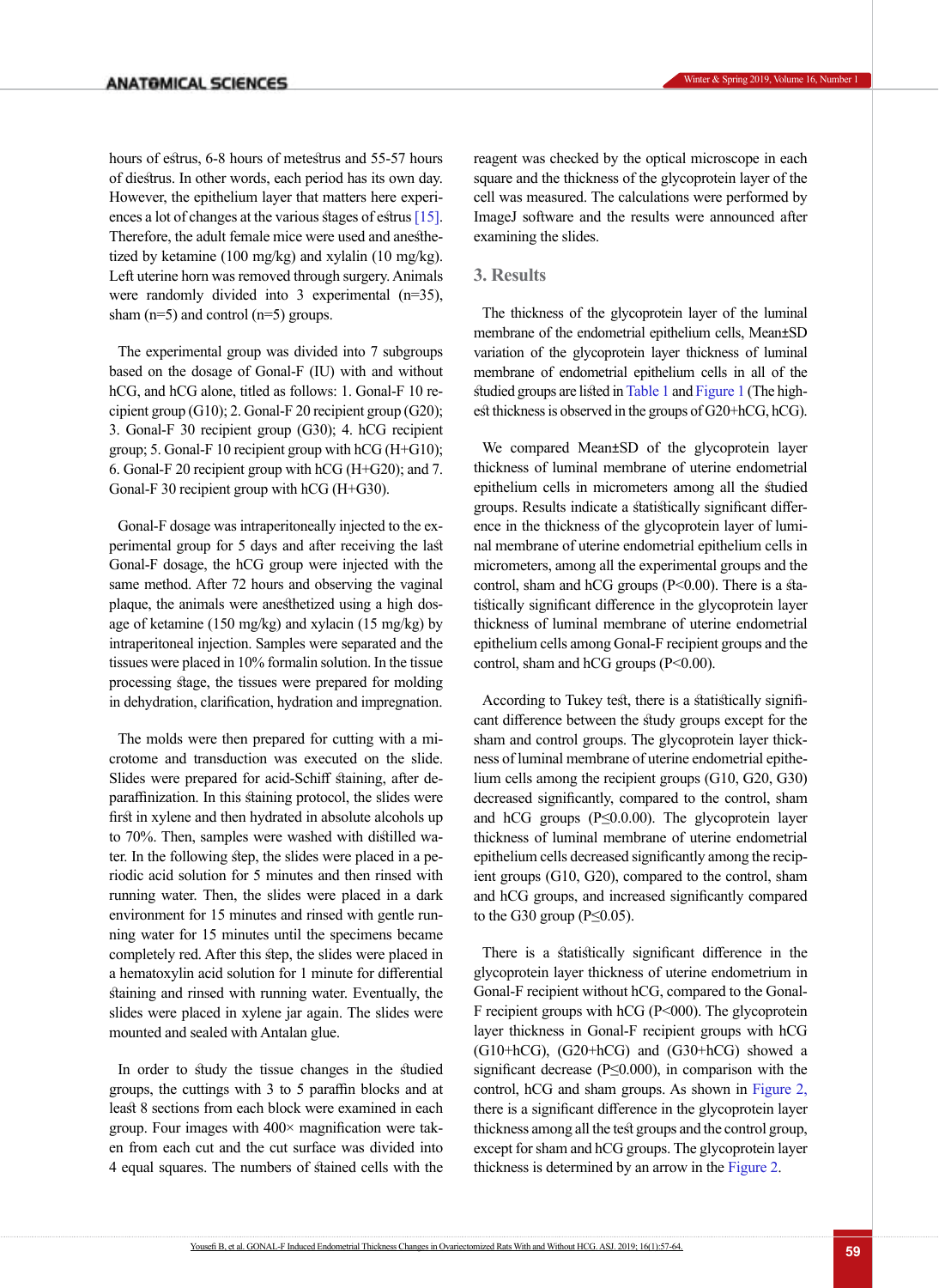ANATOMICAL SCIENCES

| <b>Table 1.</b> The mean of the thickness of the glycoprotein layer |                |             |                 |         |         |         |         |                |         |  |  |
|---------------------------------------------------------------------|----------------|-------------|-----------------|---------|---------|---------|---------|----------------|---------|--|--|
| ს                                                                   | <b>Control</b> | <b>Sham</b> | G <sub>10</sub> | G20     | G30     | G10.hCG | G20.hCG | <b>G30.hCG</b> | hCG     |  |  |
| Mean                                                                | 5.0992         | 5.1450      | 2.6542          | 2.3675  | 1.8617  | 3.4317  | 3.4229  | 3.1696         | 4.0546  |  |  |
| <b>SD</b>                                                           | 0.42520        | 0.30835     | 0.32194         | 0.35078 | 0.29563 | 0.38567 | 0.46732 | 0.43454        | 0.31378 |  |  |

<span id="page-3-0"></span>



<span id="page-3-1"></span>**Figure 1.** The mean of the thickness of the glycoprotein layer

Significant differences are observed in the glycoprotein layer thickness of luminal membrane of uterine endometrial epithelium cells among the Gonal-F recipient groups, compared to the control, sham and hCG groups (P<0.05). There is no significant differences between the sham and control groups ( $P=0.997$ <sup>\*</sup>). Thickness in the recipient groups (G10, G20, G30) is significantly lower than the control, sham and hCG groups ( $P \le 0.000$ ). Thickness in the recipient groups (G10, G20) is significantly lower, compared to the control, sham and hCG groups, and is significantly higher compared to the G30 group ( $P \leq 0.05$ ).

The obtained data showed a significant decrease in the groups receiving Gonal-f with hCG (G10+hCG) (G20+hCG), (G30+hCG) compared to the control, hCG and sham groups ( $P \leq 0.000$ ). There is no statistically significant difference between the 3 recipient groups (G10+H),  $(G20+H)$   $(G30+H)$ . There is a statistically significant difference between the hCG recipient groups, compared to the control and sham groups  $(P<0.001)$ . There is a significant difference in the glycoprotein layer thickness of uterine endometrium in the groups receiving the Gonal-F 10,20,30 and the groups receiving Gonal-F plus hCG.

The glycoprotein layer thickness of luminal membrane of uterine endometrial epithelium cells of the Gonal-F receptor group with hCG is greater than the same in Gonal-F 10-,20-,30 recipient groups (P≤0.000). The recipient groups (G10, G20, G30) showed the highest decrease in thickness,

compared to the control and sham groups. The One-way ANOVA and Tukey tests were used to compare the groups at a significance level of P≤0.05 (Table 2 and Figure 3).

#### **4. Discussion**

Implantation is a complex process with various steps in which the cell-cell connection between trophoblast cells and endometrial epithelial cells is of particular importance. Obviously, endometrium is affected by estrogen and progesterone. Disruption of these hormones affects endometrial morphology [\[16\]](#page-7-4), and endometrial histology and disturbs endometrial receptivity. It has also a negative impact on the integrin [\[17\].](#page-7-5) Integrin plays a vital role in implantation. The  $α1$  and  $β3$  integrins are reduced in the infertile people [\[18\]](#page-7-6).

Fatih et al. studied the effect of Gonal-F with doses of 10 and 20 units on the expression of  $\alpha$ 1 and  $\beta$ 3 integrins and noted the decreased expression of integrins [\[19\]](#page-7-7). Considering that the integrins are part of glycoproteins, a significant reduction in glycoproteins thickness in groups receiving the Gonal-F compared to the control, sham and hCG groups is due to the effect of the drug on the expression of integrins. By increasing the Gonal-F dosage, glycoprotein levels reduced and its optimal dosage is observed in low dose which was not discussed in the prior research. Furthermore, adding hCG to the Gonal-F treatment protocol at 10, 20 and 30 dosages,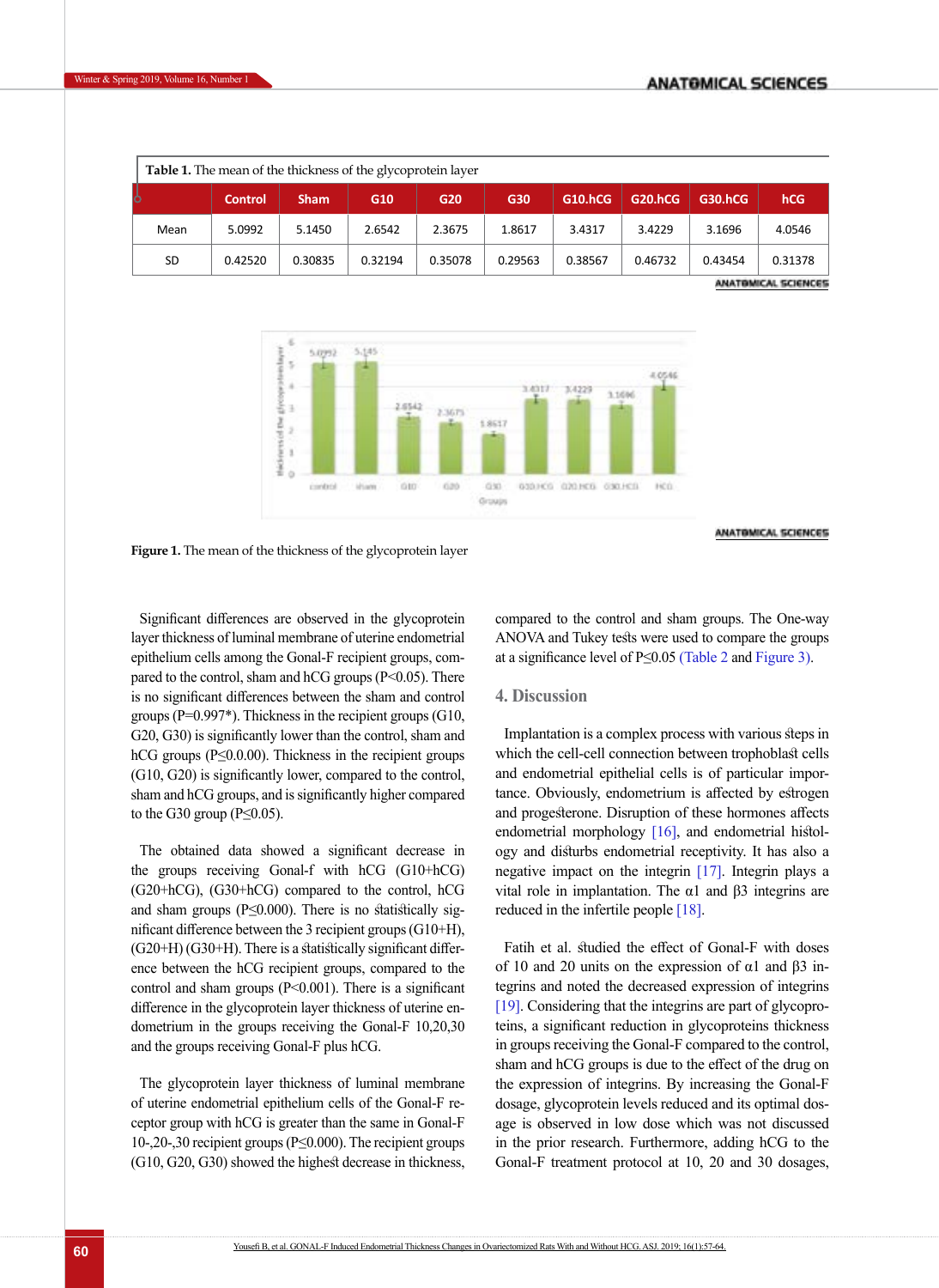

<span id="page-4-0"></span>**Figure 2.** Staining glycoprotein of endometrial epithelium cells with periodic acid Schiff with a magnification of 400

resulted in a significant increase in glycoprotein receptor intake, compared to the Gonal-F treatment protocol without hCG.

The highest increase is observed at dosage of 10, even though being low, compared to the natural groups. Qiuju who confirms the study results of Chen et al. provided a remedy for Gonal-F and hCG to patients undergoing IVF and noticed a decrease in the expression of β3 and LIF integrins in the implantation window [\[20\]](#page-7-8). The result obtained in this study is that in groups receiving the GFR and hCG showed a significant difference in the reduction of glycoprotein expression with the control and hCG groups which can be the result of the effect of the drug on glycoproteins such as integrins. The glycoprotein glycodillin is a superficial glycoprotein in the reproductive system tissues of the human, baboons and prostate [21] and has different isoforms.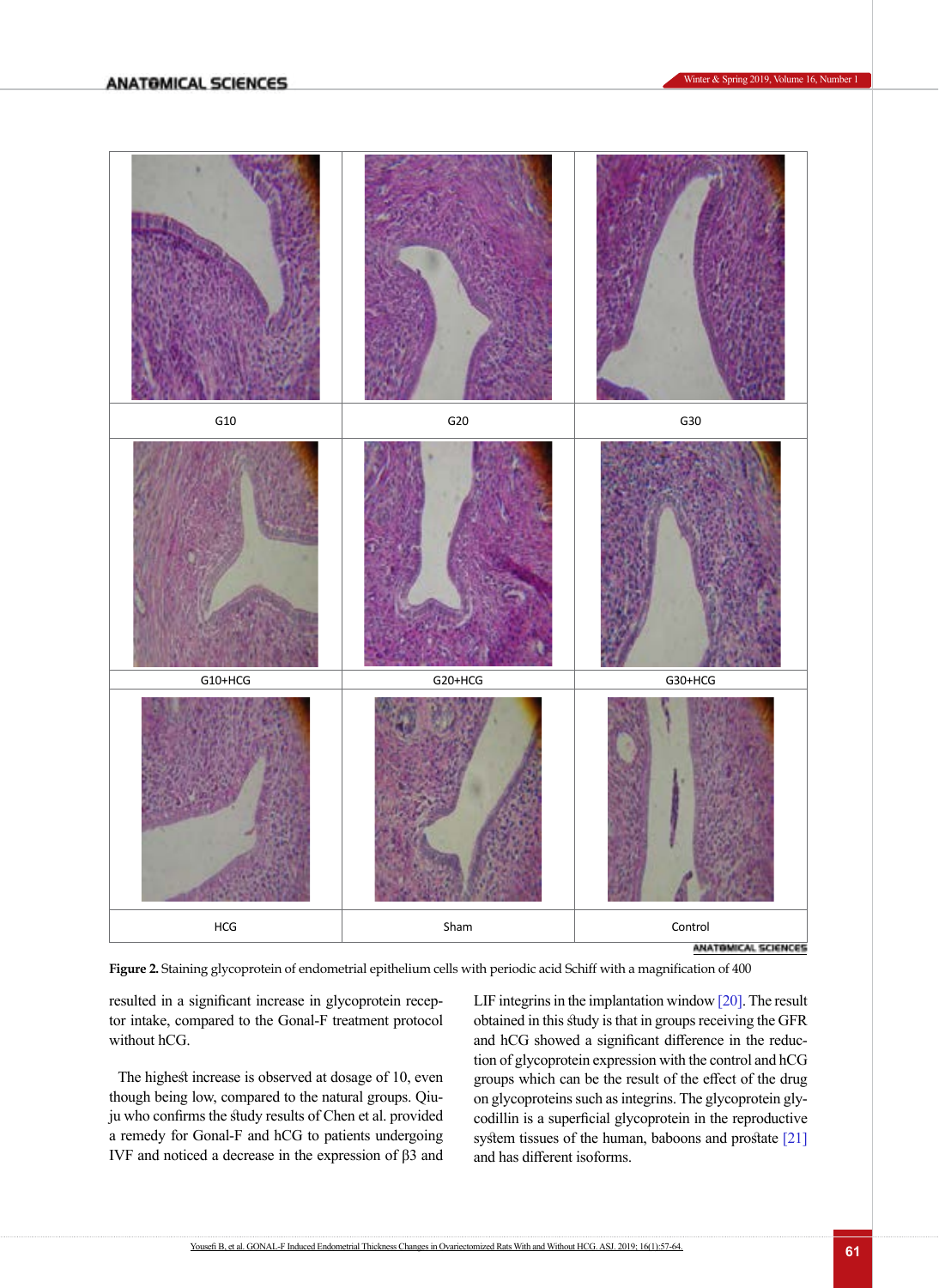| <b>Table 2.</b> The Mean±SD changes in the size of the thickness of the glycoprotein layer of the uterine endometrium |                                      |                                        |                                |                           |                           |                                       |                                       |                                            |                                  |  |  |
|-----------------------------------------------------------------------------------------------------------------------|--------------------------------------|----------------------------------------|--------------------------------|---------------------------|---------------------------|---------------------------------------|---------------------------------------|--------------------------------------------|----------------------------------|--|--|
| <b>Group</b><br><b>Mean</b> <sup>±</sup><br><b>SD</b>                                                                 | <b>Control</b><br>5.0992±<br>0.42520 | <b>Sham</b><br>$5.1450 \pm$<br>0.30835 | G10<br>$2.6542 \pm$<br>0.32194 | G20<br>2.3675±<br>0.35078 | G30<br>1.8617±<br>0.29563 | <b>G10. hCG</b><br>3.4317±<br>0.38567 | <b>G20. hCG</b><br>3.4229±<br>0.46732 | <b>G30. hCG</b><br>$3.1696 \pm$<br>0.43454 | <b>hCG</b><br>4.0546±<br>0.31378 |  |  |
| Control<br>$5.0992 \pm$<br>0.42520                                                                                    |                                      | P=0.997*                               | P < 0.000                      | P < 0.000                 | P < 0.000                 | P < 0.000                             | P < 0.000                             | P < 0.000                                  | P < 0.000                        |  |  |
| Sham<br>$5.1450 \pm$<br>0.30835                                                                                       | P=0.997*                             |                                        | P<0.000                        | P < 0.000                 | P<0.000                   | $P = 0.011$                           | P<0.000                               | P<0.000                                    | P<0.000                          |  |  |
| G10<br>$2.6542 \pm$<br>0.32194                                                                                        | P < 0.000                            | P < 0.000                              |                                | P<0.045                   | P < 0.000                 | P < 0.000                             | P < 0.000                             | P < 0.000                                  | P < 0.000                        |  |  |
| G20<br>$2.3675 \pm$<br>0.35078                                                                                        | P < 0.000                            | P<0.000                                | P < 0.045                      |                           | P < 0.000                 | P < 0.000                             | P<0.000                               | P < 0.000                                  | P<0.000                          |  |  |
| G30<br>1.8617 <sub>±</sub><br>0.29563                                                                                 | P < 0.000                            | P < 0.000                              | P < 0.000                      | P < 0.000                 |                           | P < 0.000                             | P < 0.000                             | P < 0.000                                  | P < 0.000                        |  |  |
| G10. hCG<br>$3.4317 \pm$<br>0.38567                                                                                   | P < 0.000                            | $P = 0.011$                            | P < 0.000                      | P < 0.000                 | P < 0.000                 |                                       | $P = 1$ *                             | $P=0.199*$                                 | P < 0.000                        |  |  |
| G20. hCG<br>$3.4229 \pm$<br>0.46732                                                                                   | P<0.000                              | P<0.000                                | P < 0.000                      | P<0.000                   | P<0.000                   | $P = 1$ *                             |                                       | $*P=0.231$                                 | P<0.000                          |  |  |
| G30. hCG<br>$3.1696 \pm$<br>0.43454                                                                                   | P < 0.000                            | P < 0.000                              | P < 0.000                      | P < 0.000                 | P < 0.000                 | $P=0.199*$                            | $P=0.231*$                            |                                            | P<0.000                          |  |  |
| hCG<br>$4.0546 \pm$<br>0.31378                                                                                        | P<0.000                              | P<0.000                                | P<0.000                        | P<0.000                   | P<0.000                   | P < 0.000                             | P<0.000                               | P<0.000                                    |                                  |  |  |

ANATOMICAL SCIENCES

Glycoprotein glycodillin type A (Gd-A) is found in decidua endometrium of amniotic fluid and maternal serum [22]. This type of glycoprotein plays an important role in the embryonic adhesion and inhibition of the immune system of the mother against the embryo [\[23\]](#page-7-10). A study reported that the adjunct hCG to the culture medium of decidua and embryonic cells caused an increase in the surface glycoprotein expression and glycolin[e \[24\]](#page-7-11). Consistent with these studies, the present study indicated that the amount of apical glycoproteins of the endometrial cells increased significantly in the hCG consumer groups, compared to the other groups, except for the



ANATOMICAL SCIENCES

**Figure 3.** The Mean±SD changes in glycoprotein layer of the uterine endometrium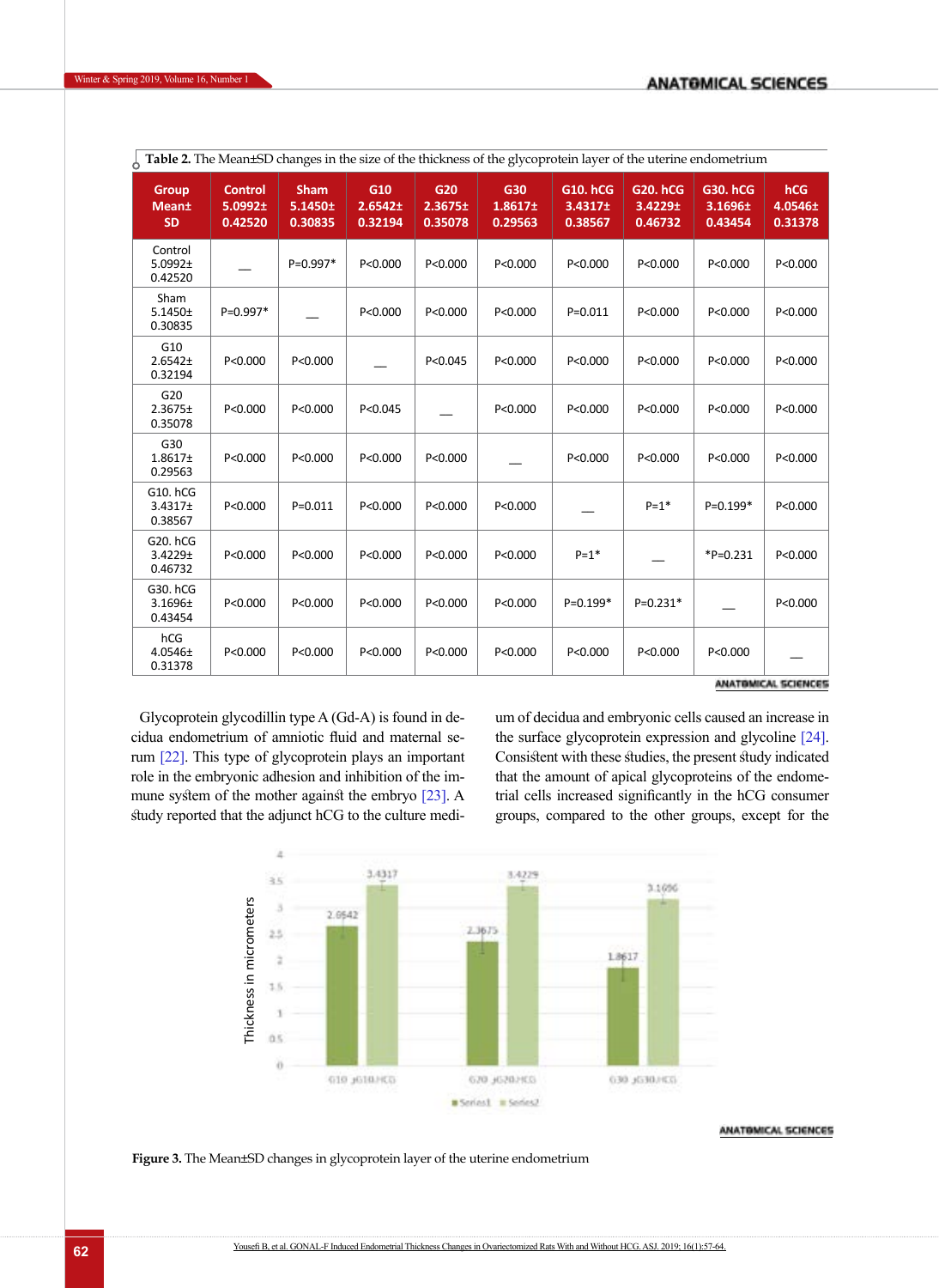control and sham groups. This could be explained by the effects of hCG on the extracellular matrix of epithelium endometrium which increases glycoproteins, important in preparing endometrium for implantation.

The secretion regulation of materials like MMP2 (Matrix Metaloproteinase2) by the hCG hormone that affects extracellular matrix components formation and increases the glycoprotein components, effective in cellular reception in extracellular matrix is documented by Tapia et al. [\[25\].](#page-7-12) In groups receiving Gonal-F increasing the dosage from 10 to 20 with the adjunct hCG, increased the glycoprotein thickness. However, glycoprotein thickness was reduced by increasing the dosage in groups receiving Gonal-F alone, which needs further investigation.

Given that the results obtained in this study are consistent with similar research studies, further research on higher dosage in suggested for future investigations. In addition, the positive or negative effects on increasing glycoproteins thickness caused by increasing the dosage should be addressed. In addition, the commonly used treatments should also be considered and reviewed, and their effects should be investigated, separately.

Considering that ovulation stimulants are very diverse and it is not possible to study all of them in the current study, the effects of these drugs, such as Follitropin Beta and Letrozole, which are currently in use, on the quality of endometrial factors affecting Implantation can be a useful topic for future research. Because Gonal-F has been shown to change in endometrial morphology, the effect of this drug on the morphology of epithelial cells, which is one of the effective factors on implantation, can be studied. On the other hand, the effect of hCG hormone in higher doses varies with the factors that can be induced in other studies.

#### **Ethical Considerations**

#### **Compliance with ethical guidelines**

All ethical principles were considered in this article. The participants were informed about the purpose of the research and its implementation stages; They were also assured about the confidentiality of their information; Moreover, They were allowed to leave the study whenever they wish, and if desired, the results of the research would be available to them.

#### **Funding**

This research did not receive any specific grant from funding agencies in the public, commercial, or not-forprofit sectors.

#### **Authors contributions**

All authors have read and approved the manuscript.

#### **Conflict of interest**

The authors declare no conflict of interest.

#### **References**

- <span id="page-6-0"></span>[1] Murphy CR. The plasma membrane transformation of uterine epithelial cells during pregnancy. Journal of Reproduction and Fertility. 2000, 55:23-28. [\[PMID\]](https://www.ncbi.nlm.nih.gov/pubmed/10889831)
- <span id="page-6-1"></span>[2] Murphy CR. Uterine receptivity and the plasmamembrane transformation .Cell Research. 2004; 14(4):259-67. [\[DOI:10.1038/sj.cr.7290227\]](https://doi.org/10.1038/sj.cr.7290227) [[PMID](https://www.ncbi.nlm.nih.gov/pubmed/15353123)]
- [3] Martin JC, Jasper MJ, Valbuena D, Meseguer M, Remohi **́ ́** J, Pellicer A, et al. Increased adhesiveness in cultured endometrial-derived cells is related to the absence of moesin expression. Biology of Reproduction. 2000; 63(5):1370-6. [\[DOI:10.1095/biolreprod63.5.1370\]](https://doi.org/10.1095/biolreprod63.5.1370) [[PMID](https://www.ncbi.nlm.nih.gov/pubmed/11058540)]
- <span id="page-6-2"></span>[4] Dominguez F, Yanez-Mo M, Sanchez-Madrid F, Simon C. Embryonic implantation and leukocyte transendothelial migration: Different processes with similar players? The FASEB Journal. 2005; 19(9):1056-60. [[DOI:10.1096/fj.05-](https://doi.org/10.1096/fj.05-3781hyp) [3781hyp\]](https://doi.org/10.1096/fj.05-3781hyp) [[PMID](https://www.ncbi.nlm.nih.gov/pubmed/15985528)]
- <span id="page-6-3"></span>[5] Cao W, Mah K, Carroll RS, Slayden OD, Brenner RM. Progesterone withdrawal up-regulates fibronectin and integrins during menstruation and repair in the rhesus macaque endometrium. Human Reproduction. 2007; 22(12):3223-31. [\[DOI:10.1093/humrep/dem216\]](https://doi.org/10.1093/humrep/dem216) [[PMID](https://www.ncbi.nlm.nih.gov/pubmed/17962213)]
- <span id="page-6-4"></span>[6] Genbacev OD, Prakobphol A, Foulk RA, Krtolica AR, Ilic D, Singer MS, et al. Trophoblast L-selectin-mediated adhesion at the maternal-fetal interface. Science. 2003; 299(5605):405- 8. [[DOI:10.1126/science.1079546](https://doi.org/10.1126/science.1079546)] [\[PMID\]](https://www.ncbi.nlm.nih.gov/pubmed/12532021)
- <span id="page-6-5"></span>[7] Cross JC, Fisher SJ. Implantation and the placenta: Key Pieces of the Development Puzzle. Science. 1994; 266(5190):1508- 18. [\[PMID\]](https://www.ncbi.nlm.nih.gov/pubmed/7985020)
- <span id="page-6-6"></span>[8] Carson DD, Bagchi I, Dey SK, Enders AC, Fazleabas AT, Lessey BA, et al. Embryo implantation. Developmental Biology. 2000; 223(2):217-37.
- <span id="page-6-7"></span>[9] Reddy KV, Mangale SS. Integrin receptors: The dynamic modulators of endometrial function. Tissue and Cell. 2003; 35(4):260-73. [\[DOI:10.1016/S0040-8166\(03\)00039-9\]](https://doi.org/10.1016/S0040-8166(03)00039-9)
- <span id="page-6-8"></span>[10] Kim JP, Zhang K, Kramer RH, Schall TJ, Woodley DT. Integrin receptors and RGD sequences in human keratinocyte migration: Unique anti-migratory function of α3β1 epiligrin receptor. Journal of Investigative Dermatology. 1992; 98(5):764-70. [\[DOI:10.1111/1523-1747.ep12499947](https://doi.org/10.1111/1523-1747.ep12499947)]